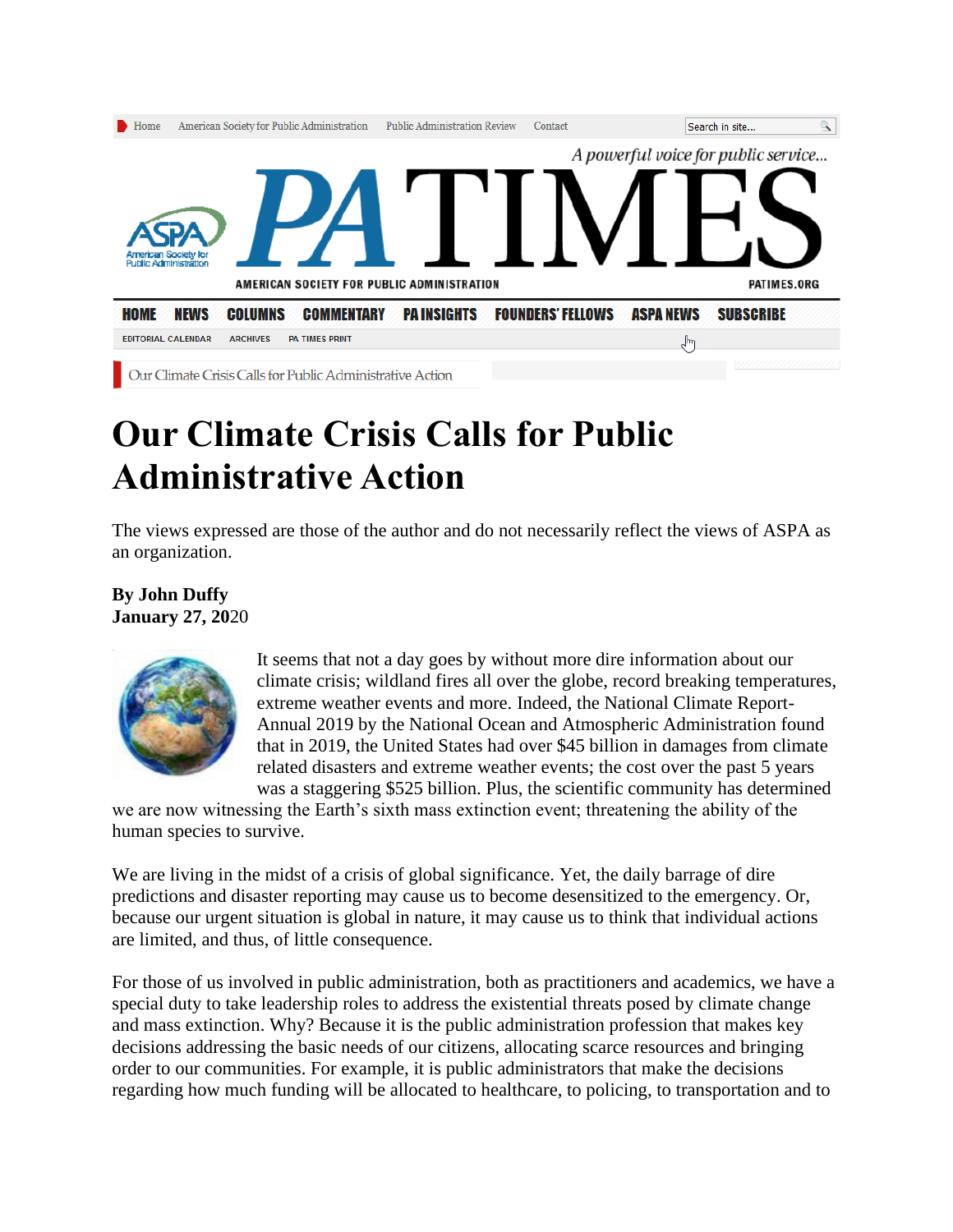other basic needs. Through these decisions, public administration determines whether our society advances, and if so, how quickly; these decisions affect activities such as education, healthcare, security and economic activity. Finally, climate change is important to the field because public administrators are leaders who ask the hard questions, who prepare our citizens for needed change and who consider the long-term consequences of today's actions.

So, what can we do to meet these challenges? First of all, we should recognize that our actions as individuals are meaningful and can have a large cumulative effect; in other words, when each of us does a little, all of us, then, do a lot.

As practitioners and academics, we should become grounded in the science of climate change, extreme weather events, disasters and the mass extinction that is taking place so that we understand *what* is taking place and are able to discuss these issues with others.

Moreover, as practitioners, we can take many practical actions to strengthen our communities while also reducing our environmental impact. A short list of examples includes:

- Using an environmental lens to allow consideration of the potential environmental consequence of our decision.
- Using environmental purchasing procedures that consider the contents and energy used to produce, use and dispose of products we intend to purchase.
- Planning for a sustainable future and ensuring that our plans include action items that can be measured to show progress or the lack thereof.
- Planning for hazards mitigation and adaptation by considering the present hazards in our communities as well as how future climate related changes may modify our disaster preparedness as well as mitigation and adaptation efforts.
- Employing basic planning tools such as zoning and building codes to improve the energy efficiency of our built environment while also reducing the exposure of vulnerable populations to disaster prone areas and extreme events.
- Developing local economies that offer long-term employment with livable wages.
- Addressing the basic needs of our communities, such as food security as well as affordable and accessible housing, healthcare and education.
- Informing our citizens of the necessary long-term changes needed to address the climate related challenges before us and describing the measures that can be taken to mitigate and adapt to these challenges.

As academics we too can make a difference. We can:

- Build awareness and critical thinking amongst our learners by weaving information and discussions about climate change, extreme weather events and mass extinction affects into our courses and lectures.
- Engage in citizen-science activities to enhance knowledge of climate change.
- Complete research on the practical measures, the, "Best practices," that communities can implement to mitigate and adapt to the challenges of climate change and extreme weather events.